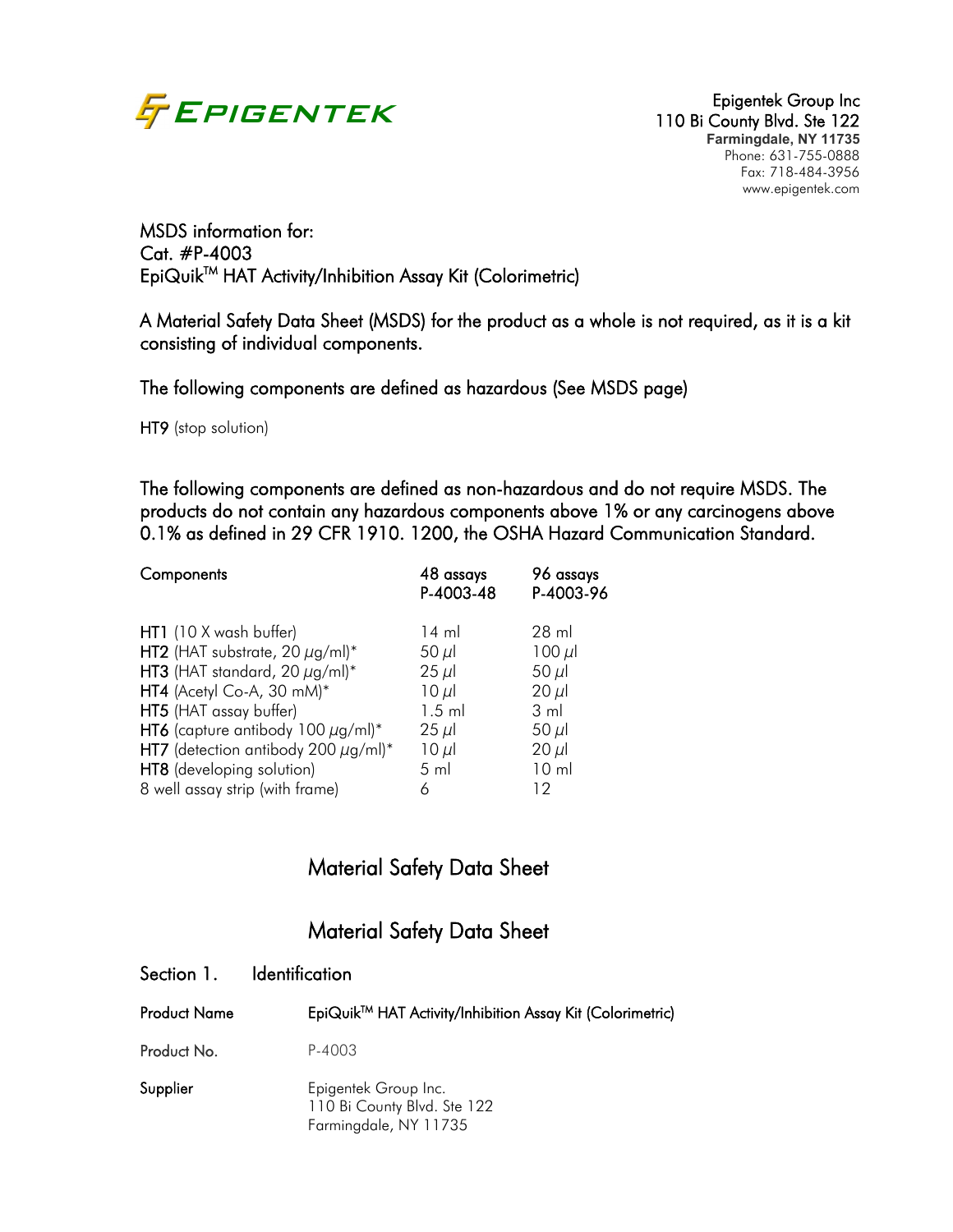In Case of Emergency 631-755-0888

#### Section 2. Composition, Information on Ingredients

#### Ingredient Name

HT9 (stop solution) Cas# 7647-01-0

## Section 3. Hazards Identification

Label precautionary statements Toxic Toxic by inhalation Causes burns Irritating to respiratory system Toxic if ingested Eye contact may cause severe burns

## Section 4. First Aid Measures

| Inhalation:   | Remove to fresh air. If breathing is difficult, give oxygen. Get medical attention<br>immediately.                                                                                                                                                |
|---------------|---------------------------------------------------------------------------------------------------------------------------------------------------------------------------------------------------------------------------------------------------|
| Ingestion:    | Give large quantities of water or milk if available. Never give anything by mouth to an<br>unconscious person. Get medical attention immediately.                                                                                                 |
| Skin Contact: | In case of contact, immediately flush skin with plenty of water for at least 15 minutes<br>while removing contaminated clothing and shoes. Wash clothing before reuse.<br>Thoroughly clean shoes before reuse. Get medical attention immediately. |
| Eye Contact:  | Immediately flush eyes with plenty of water for at least 15 minutes, lifting lower and<br>upper eyelids occasionally. Get medical attention immediately.                                                                                          |
| Section 5.    | <b>Fire Fight Measures</b>                                                                                                                                                                                                                        |

Section 5. Fire Fight Measures

Fire: Not considered to be a fire hazard. May react with metals or heat to release flammable hydrogen gas.

Explosion: Not considered to be an explosion hazard.

Fire Extinguishing Media: Water or water spray. Neutralize with soda ash or slaked lime.

Special Information: In the event of a fire, wear full protective clothing and NIOSH-approved selfcontained breathing apparatus with full facepiece operated in the pressure demand or other positive pressure mode. Structural firefighter's protective clothing is ineffective for fires involving hydrochloric acid.

#### Section 6. Accident Release Measures

General Information: Use proper personal protective equipment as indicated in Section 8 Spills/Leaks: Wear respirator, chemical safety goggles, rubber boots and heavy rubber gloves. Absorb onto vermiculite and hold for waste disposal. Ventilate area and wash spill site after material pickup is complete.

## Section 7. Handling and Storage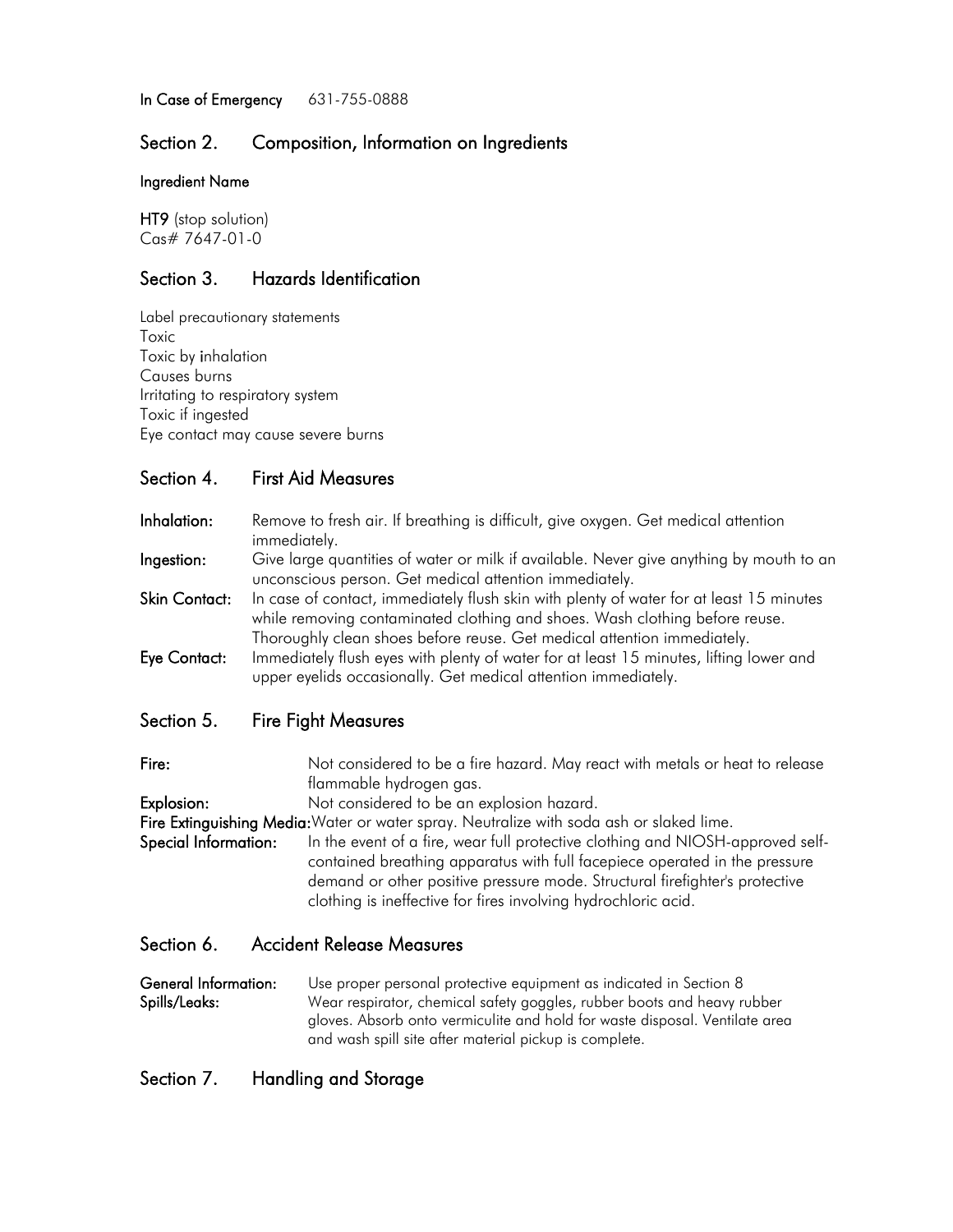| Handling: | Wear appropriate NIOSH/MSHHA approved respirator, chemical resistant                                                                                  |
|-----------|-------------------------------------------------------------------------------------------------------------------------------------------------------|
|           | gloves, safety goggles and other protective clothing. Mechanical Exhaust required.<br>Store in a cool, dry place. Store in a tightly closed container |
| Storage:  |                                                                                                                                                       |

# Section 8. Exposure Control and Personal Protection

| <b>Engineering Controls:</b> | Use adequate general or local exhaust ventilation to keep airborne   |
|------------------------------|----------------------------------------------------------------------|
|                              | concentrations below the permissible exposure limits                 |
| Eye:                         | Wear safety glasses and chemical goggles if splashing is possible    |
| Skin:                        | Wear appropriate protective gloves to prevent skin exposure          |
| Clothing:                    | Wear appropriate protective clothing to minimize contact with skin   |
| <b>Respirators:</b>          | Following the OSHA respirator regulations found in 29CFR 1910.134 or |
|                              | European Standard EN 149.                                            |

## Section 9. Physical and Chemical Properties

| <b>Physical State:</b>           | Liquid                                         |  |  |  |
|----------------------------------|------------------------------------------------|--|--|--|
| Appearance:                      | Clear colorless                                |  |  |  |
| Solubility:                      | Infinitely soluble.                            |  |  |  |
| Density:                         | 1.05 @ 15°C (59°F)                             |  |  |  |
| pH:                              | $2.02$ (0.01 N)                                |  |  |  |
| % Volatiles by Volume @ 21°C:100 |                                                |  |  |  |
| <b>Boiling Point:</b>            | $101 - 103^{\circ}$ C (214 – 217 $^{\circ}$ F) |  |  |  |
| <b>Melting Point:</b>            | No information found.                          |  |  |  |
| Vapor Density (Air=1):           | No information found.                          |  |  |  |
| Vapor Pressure (mm Hg):          | No information found.                          |  |  |  |
| Evaporation Rate (BuAc=1):       | No information found.                          |  |  |  |

#### Section 10. Stability and Reactivity

| Stability:<br><b>Hazardous Decomposition Products:</b><br>Hazardous Polymerization: | Stable under ordinary conditions of use and storage.<br>When heated to decomposition, emits toxic hydrogen chloride<br>fumes and will react with water or steam to produce heat and<br>toxic and corrosive fumes. Thermal oxidative decomposition<br>produces toxic chlorine fumes and explosive hydrogen gas.<br>Will not occur. |  |  |  |
|-------------------------------------------------------------------------------------|-----------------------------------------------------------------------------------------------------------------------------------------------------------------------------------------------------------------------------------------------------------------------------------------------------------------------------------|--|--|--|
|                                                                                     |                                                                                                                                                                                                                                                                                                                                   |  |  |  |
| Incompatibilities:                                                                  | A strong mineral acid, concentrated hydrochloric acid is highly<br>reactive with strong bases, metals, metal oxides, hydroxides,<br>amines, carbonates and other alkaline materials. Incompatible<br>with materials such as cyanides, sulfides, sulfites, and<br>formaldehyde.                                                    |  |  |  |
| <b>Conditions to Avoid:</b>                                                         | Heat, direct sunlight.                                                                                                                                                                                                                                                                                                            |  |  |  |

## Section 11. Toxicological Information

Hydrochloric acid: Inhalation rat LC50: 3124 ppm/1H; Oral rabbit LD50: 900 mg/kg. Investigated as a tumorigen, mutagen, reproductive effector.

| ---NTP Carcinogen---          |  |    |    |  |                                 |
|-------------------------------|--|----|----|--|---------------------------------|
| Ingredient                    |  |    |    |  | Known Anticipated IARC Category |
|                               |  |    |    |  |                                 |
| Hydrogen Chloride (7647-01-0) |  | No | Nο |  | 3                               |
| Water (7732-18-5)             |  | Nο | Nο |  | None                            |